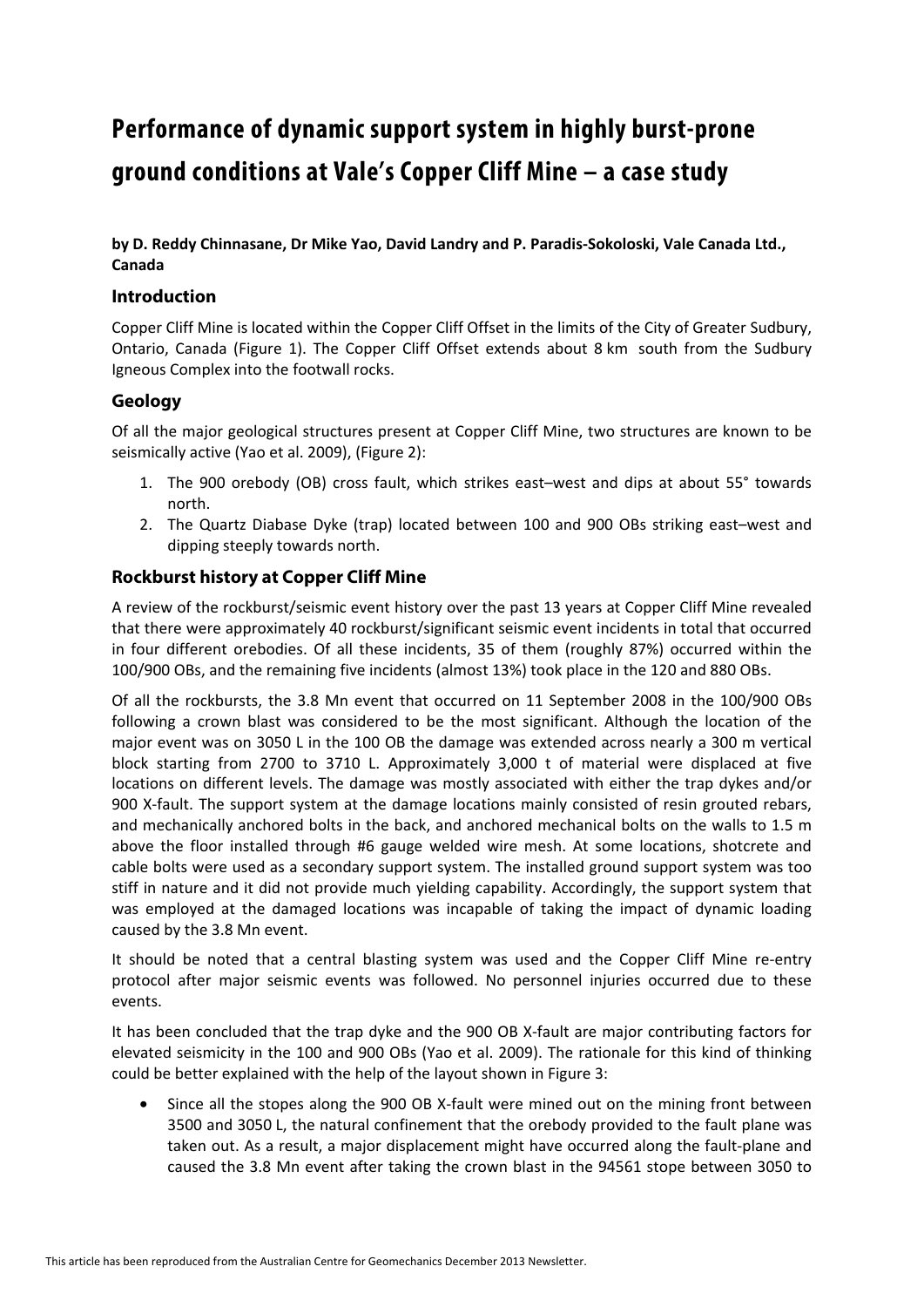3200 L on 11 September 2008. By all means, the crown blast could have triggered the slip and caused the large magnitude event.

• As it can be seen in Figure 3, there is a trap dyke between 100 and 900 OB, which is very strong material and highly brittle in nature. As mining progressed in the 100 and 900 OB, the trap dyke is loaded up, which can lead to significant seismic events/rockbursts.

The 3.8 Mn event on 11 September 2008 was considered to be a result of mining the 94561 stope between 3050 and 3200 L. The location of the stope in relation to the major geological structures, i.e. trap dyke and 900 X-fault is shown in Figure 3.

Since large magnitude events are associated with damage to underground excavations and the installed ground support systems, mining in the

burst-prone ground conditions pose a greater challenge both in terms of safety and production. The 3.8 Mn rockburst triggered a series of rockbursts within the limits of the 100/900 OBs and caused damage at multiple locations on different levels. In order to rehabilitate all the damaged areas, considerable time and resources were spent, and production was significantly impacted.

#### **Introduction of burst-resistant support system in burst-prone ground conditions**

A system was introduced in all the burst-prone areas at Copper Cliff Mine, with a view to minimise or completely eliminate the damage to the installed ground support and/or the underground excavations in the event of future occurrences. A rating system was developed to identify the burst−prone areas (Yao et al. 2009).

# **Burst-resistant support elements used in burst-prone ground conditions at Copper Cliff Mine**

Based on the guidelines outlined in the 'Canadian Rockburst Support Handbook' (Kaiser et al. 1996), the following ground support elements were identified and used in the burst-prone ground conditions at Copper Cliff Mine.

For walls: 1.95 m long FS-46 split sets on a 1.2  $\times$  0.75 m pattern with #4 gauge welded wire mesh, followed by a minimum 76 mm thick pass of plain shotcrete, and then 2.3 m long modified cone bolts on a 1.2  $\times$  1.8 m pattern with #0 gauge mesh straps. The wall bolting was usually extended to the floor level.

For the back: 2.4 m resin rebars on a 1.2 × 0.75 m pattern with #4 gauge welded wire mesh, followed by a minimum 76 mm thick pass of plain shotcrete, and then 2.3 m long modified cone bolts on a 1.2  $\times$  1.8 m pattern with #0 gauge mesh straps. In addition, 6.3 m long twin cable bolts were used in a ramp, where the depth of failure was almost 5.1 m from the seismic events. The purpose of the cable bolts was to reinforce the rock mass as well as hold the broken rock mass by anchoring them in the solid ground.

The burst-resistant support system that was employed in burst-prone ground conditions at Copper Cliff Mine is shown in Figure 4.

Energy absorption capacity and load-displacement characteristics of various ground support elements that were used as rockburst resistant support system at Vale's Copper Cliff Mine are given in Table 1.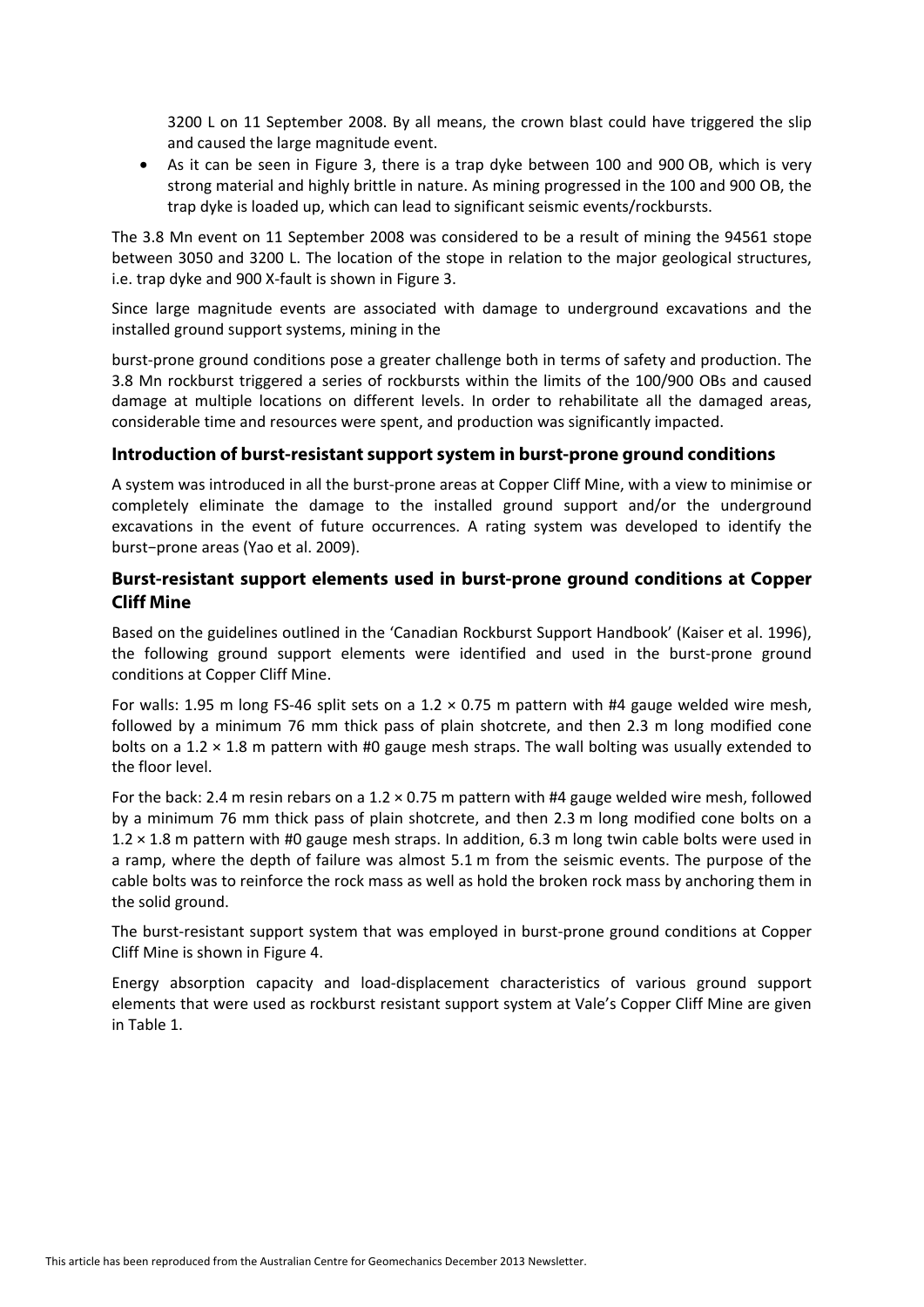| <b>Description</b>             | Peak load<br>(kN) | <b>Displacement</b><br>$limit$ (mm) | <b>Energy absorption</b><br>(kJ) |
|--------------------------------|-------------------|-------------------------------------|----------------------------------|
| 19 mm resin-grouted rebar      | 120–170           | $10 - 30$                           | $1 - 4$                          |
| 46 mm split set bolt (FS-46)   | $90 - 140$        | $80 - 200$                          | $5 - 15$                         |
| 16 mm modified cone bolt       | $50 - 100$        | $100 - 200$                         | $10 - 25$                        |
| 16 mm cable bolt               | $160 - 240$       | $20 - 40$                           | $2 - 6$                          |
| #4 gauge welded wire mesh      | $34 - 42$         | $150 - 225$                         | 3–6 per $m2$                     |
| Shotcrete and welded wire mesh | $2 \times$ mesh   | < mesh                              | $3-5 \times$ mesh*               |

**Table 1 Energy absorption and load-displacement characteristics of support** 

*\* at displacements below 100–150 mm.*

Based on the above energy absorption values, the total energy absorption capacity that was employed in the burst-prone ground conditions at Copper Cliff Mine was calculated anywhere between 20 and 48 kJ per  $m^2$ . The required energy absorption capacity was determined based on the 3.8 Mn event.

#### **Performance of dynamic support system**

After introducing the burst-resistant system at Copper Cliff Mine, mining in the 100/900 OB was resumed. Four stopes were mined out successfully without any significant damage.

With the resumption of mining in the 100/900 OB, Copper Cliff Mine once again started to experience elevated seismic activity, particularly while mining the stopes surrounding the trap dyke. Several seismic events/rockbursts, ranging from 1.2 to 2.9 Mn, occurred while mining the 9551 and 9281 stopes. The chronology of the seismic events/rockbursts that occurred while mining the stopes in the vicinity of the trap dyke is given in Table 2.

| Date              | Magnitude<br>(Nuttli) | Orebody | Level<br>(stope) | <b>Remarks</b>                                                                                            |
|-------------------|-----------------------|---------|------------------|-----------------------------------------------------------------------------------------------------------|
| 18 February 2009  | 2.9                   | 100     | 3710-3880 (9551) | No damage to the mine openings                                                                            |
| 30 September 2010 | 1.9                   | 900     | 3710-3880 (9281) | No damage to the mine openings,<br>but 80–100 t of trap dyke material<br>was sloughed into the open stope |
| 2 October 2010    | 1.6                   | 900     | 3710-3880 (9281) | No damage to the mine openings                                                                            |
| 4 October 2010    | 1.4                   | 900     | 3710-3880 (9281) | No damage to the mine openings                                                                            |
| 4 October 2010    | 1.2                   | 900     | 3710-3880 (9281) | No damage to the mine openings                                                                            |
| 5 October 2010    | 1.9                   | 900     | 3710-3880 (9281) | Some minor surface cracks in the<br>shotcrete                                                             |
| 15 October 2010   | 2.3                   | 900     | 3710-3880 (9281) | Minor damage to the installed<br>ground support system and some<br>floor heaving                          |

**Table 2 Seismic events/rockbursts occurred while mining the stopes in the vicinity of trap dyke in 100/900 OB**